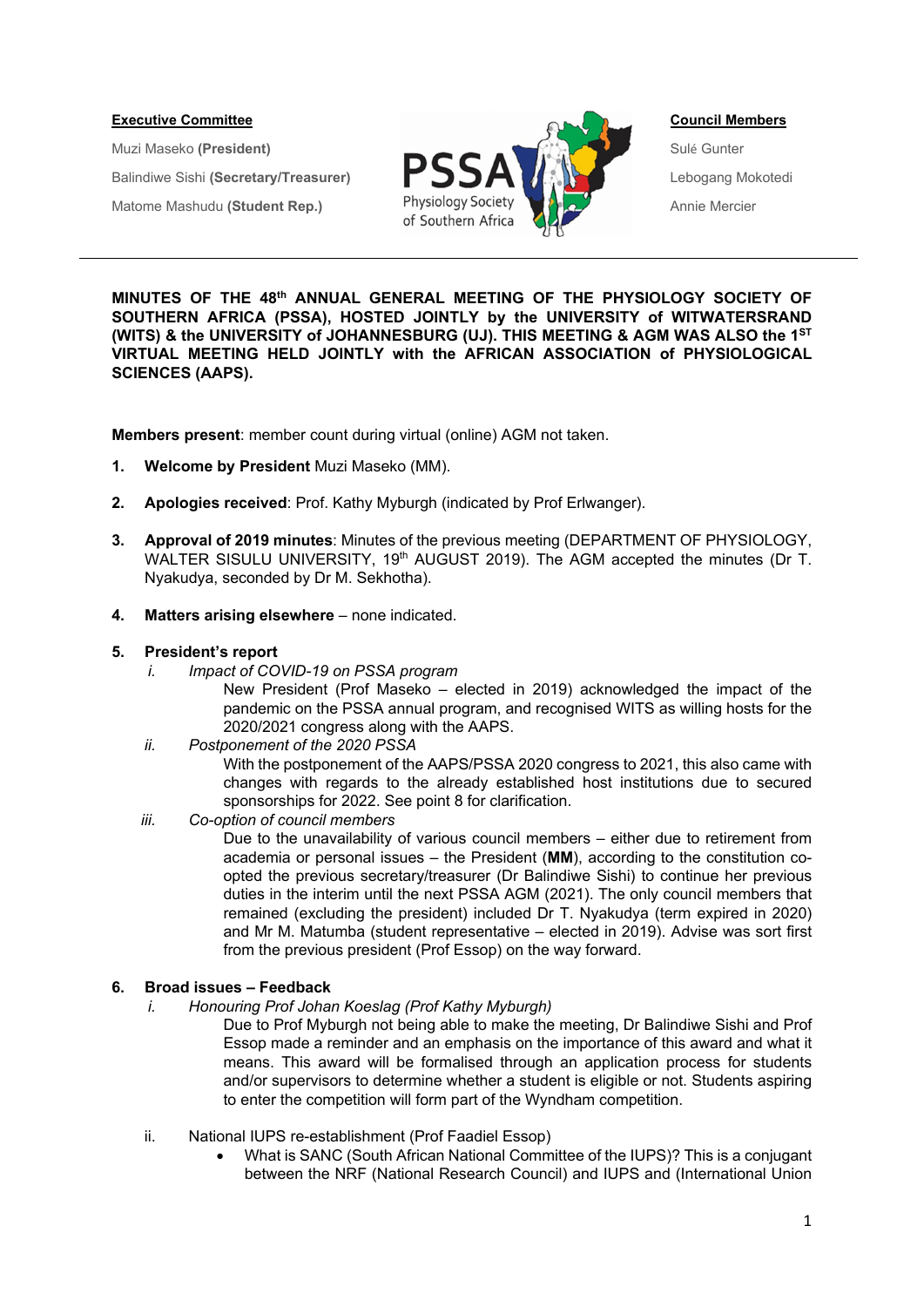of Physiological Sciences), under the umbrella of the ISC (International Science Council) – which includes all the disciplines of science  $-40$  international scientific unions and associations, and over 140 national and regional scientific organisations including academies of science.

- The vision of the ISC council is to advance science as a global public good. Scientific knowledge, data and expertise must be universally accessible, and its benefits be universally shared. The practice of science must be inclusive and equitable, also in opportunities for scientific education and capacity development.
- The Mission of the ISC is to act as the global voice for science. This includes:
	- Speaking for the value of all science and evidence-informed decision making;
	- o Stimulating and supporting international scientific research and scholarship on major issues of global concern;
	- o Articulating scientific knowledge and equal advancement of scientific rigour, creativity and relevance in all parts of the world and;
	- o Defending the free and responsible practice of science.
- The IUPS also subscribes to the ISC.



- Michael Sekhota asked where the AAPS fits in the above indicated organogram?
	- o MFE responded that it would fit in under the IUPS as the PSSA is mandated by the NRF to reinforce the South African National Council (**SANC**).
- SANC-IUPS committee (2021-2024):
	- o **Chairperson**: Prof. Faadiel Essop (SU AAPS President)
	- o **Vice Chairperson**: Prof. Benedicta Nkeh-Chuang (WSU)
	- o **Secretary**: Dr. Lebogang Gafane-Matemane (NMU) (capacity development candidate)
	- o Prof. Muzi Maseko (WITS PSSA President)
	- o Dr. Balindiwe Sishi (SU PSSA Secretary/Treasurer & AAPS treasurer)
	- o Prof. Marlise van Staden (UL)
	- o Prof Eugene Ndebia (WSU)
	- o Dr. Jenelle Govender (UFS) (capacity development candidate)
- SANC terms of reference established (as per previous discussions with the SANC council members)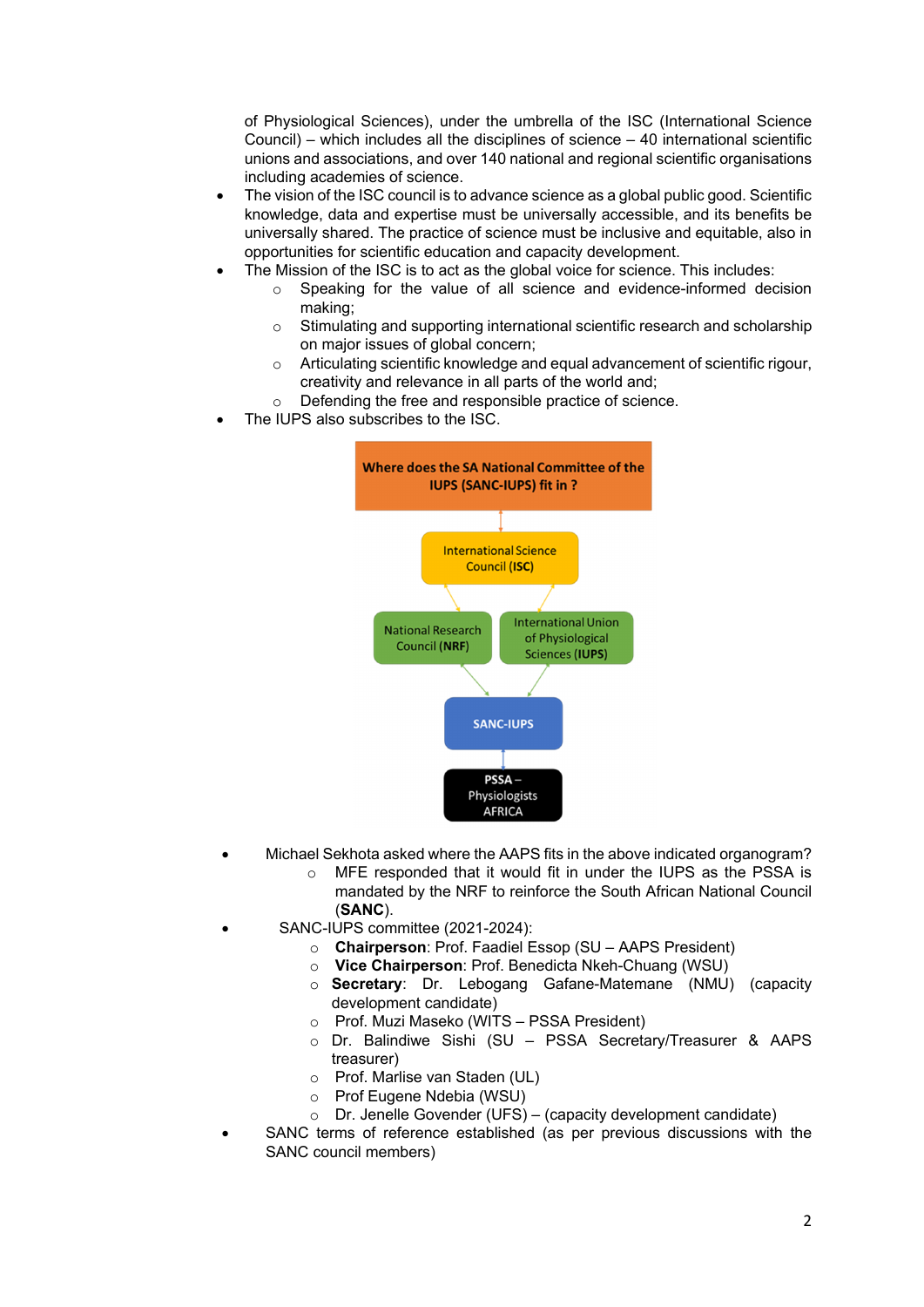- Michael Sekhota asked if there will be a representative from the AAPS in the SANC?
	- o MFE responded by indicated uncertainty with the constitution of the NRF as the SANC is a South African organisation governed by the NRF.
- Prof Stijdom indicated that although we've had this committee before, now that it is being re-established, we need to make all effort to advertise, promote, let it be known and the role it plays within the South African science community.

## *iii. IUPS 2022*

Balindiwe Sishi (co-opted secretary/treasurer) indicated that the next International Union of Physiological Sciences (IUPS) meeting will be held between 7-11 May 2022 in Beijing, China. Delegates were also informed of the past two (2) PSSA Wyndham winners, and the potential 2020/2021 Wyndham winner who would also qualify for this competition. Only one student Wyndham winner (2018, 2019 and 2021) will be sponsored to attend this congress.

## *iv. IUPS 2029*

The president indicated that the PSSA has the opportunity to bid for the 2029 IUPS congress to be held for the first time in Africa, specifically South Africa. There was positive support for this initiative and the AGM agreed that the PSSA should go ahead with the bid.

# **7. 'Co-opted' Secretary/Treasurer's report** – Balindiwe Sishi (**BS**)

BS provided feedback on the financials. Two audits were initiated for the periods of 2020 and 2021. The transactional ABSA account after expenses had a positive balance of **R 74 158.51** (end June 2021). Expenditures were allocated to website design/modifications, PSSA travel support (converted to registration grants – **R 14 000**) for students, and auditors (x2 – **R 15 870**). BS also provided feedback on the SATRIX investment account (currently: **R 340 368. 20**) and the profit made from the PSSA-WSU 2019 conference (**R 0.00**). In addition, the PSSA partners (Axiology Labs) sponsored all the PSSA competition prizes (**R 25 000**) excluding travel (Registration) grants for the 2021 congress. Membership fees have not been changed, i.e. **R100** for students, **R200** for postdocs and **R400** for academic/technical staff etc. A PSSA membership number of 112 delegates was noted for 2021 which also contributed towards the PSSA income. The AGM accepted the financial report.

- Prof Strijdom enquired of the number of delegates registered for the joint 2021 congress
- Prof Daniels indicated 215 registered delegates (194 PSSA/AAPS delegates and 21 delegates from industry).

# **8. Confirmation of the next PSSA conferences (2022-2025)**

Due to the pandemic, the joint congress of 2020 between the AAPS and PSSA was postponed to 2021. As a result of this postponement, sponsorships were lost, however an agreement was reached between the Western Cape Tourism Department (WCTD) and PSSA that should the PSSA annual congress be held in the Western Cape in 2022, they (WCTD) would sponsor some funds towards the congress. Negotiations were entered into between the next hosts (UKZN) to ascertain whether they would thus host in 2023, resulting in the other host institutions having an additional year to prepare. Considering that UWC last hosted the PSSA congress in 2011 (versus UCT-2016 and SU-2018), the president of the PSSA agreed that UWC should be the next hosts in the Western Cape. **BS** (Co-opted' Secretary/Treasurer) thus confirmed the next following hosts below:

- i. 2022-UWC
- ii. 2023-UKZN
- iii. 2024-UL
- iv. 2025-NMU

## **9. Election of new council members** (Dr Nyakudya)